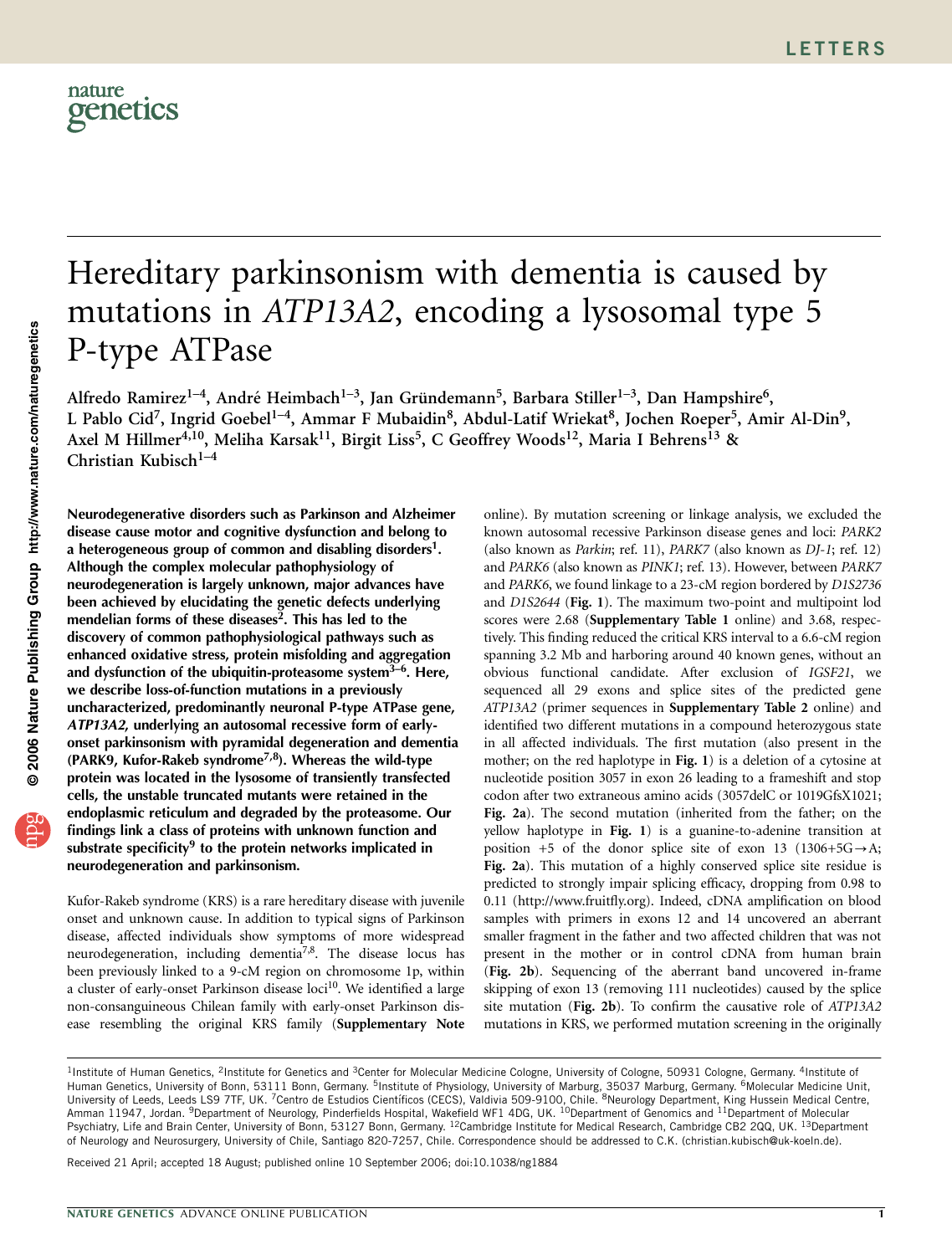

described Jordanian KRS family. Analysis of exon 16 showed a homozygous 22-bp duplication in all affected family members (1632\_1653dup22 or 552LfsX788; Fig. 2c) leading to a frameshift and stop codon after 236 extraneous amino acids. All mutations cosegregated with the disease and were not found in 480 German control chromosomes.

 $ATP13A2$  codes for a member of the P-type ATPase superfamily<sup>9,14</sup> with its characteristic ten-transmembrane domain topology (Fig. 2d). Figure 1 Haplotype analysis of the KRS-locus on chromosome 1p in the Chilean family. Affected family members are shown in black; circles and squares denote female and male individuals, respectively. The microsatellite markers are given on the left, and the location of ATP13A2 is indicated by the small bracket. Critical recombinations in II:8 (telomeric) and II:6 (centromeric) are shown by arrows. All affected family members are compound heterozygous for the paternal (yellow) and maternal (red) haplotypes in the critical KRS interval.

The two frameshift mutations remove the three or six C-terminal transmembrane domains, respectively (Fig. 2d), which is expected to cause a loss of function. The in-

frame skipping of exon 13 removes 37 amino acids, including half of the third transmembrane domain (Fig. 2d). The remaining hydrophobic residues of this domain will not be able to span the membrane, which should lead to a distortion of transmembrane topology and also to loss of function.

We defined the human gene sequence by cDNA amplification and RACE, as ATP13A2 has been predicted only on the basis of EST and homology data<sup>15,16</sup>. The ORF consists of 3,543 nucleotides coding for



Figure 2 ATP13A2 mutations in individuals with KRS and their predicted effect on the protein structure. (a,c) Direct sequencing of mutation carriers and controls in the Chilean family (a) and the original KRS family<sup>10</sup> (c). Wild-type (WT) sequences and amino acid translations are shown above; mutations are shown below. The Chilean individuals are compound heterozygous for 1306+5G→A and 3057delC, and the Jordanian patients are homozygous for 1632\_1653dup22. (b) RT-PCR analysis of the 1306+5G-A mutation. Exons 12–14 of ATP13A2 cDNA were amplified from whole blood of family members and control brain cDNA. The father and affected members show an aberrant amplicon of 368 bp in addition to the 479-bp WT product. Sequencing uncovers in-frame skipping of exon 13. (d) Predicted topology model of ATP13A2 showing the location and effect of KRS mutations. The position of frameshift mutations is indicated by red stars; the in-frame exon skipping is shown by red shading.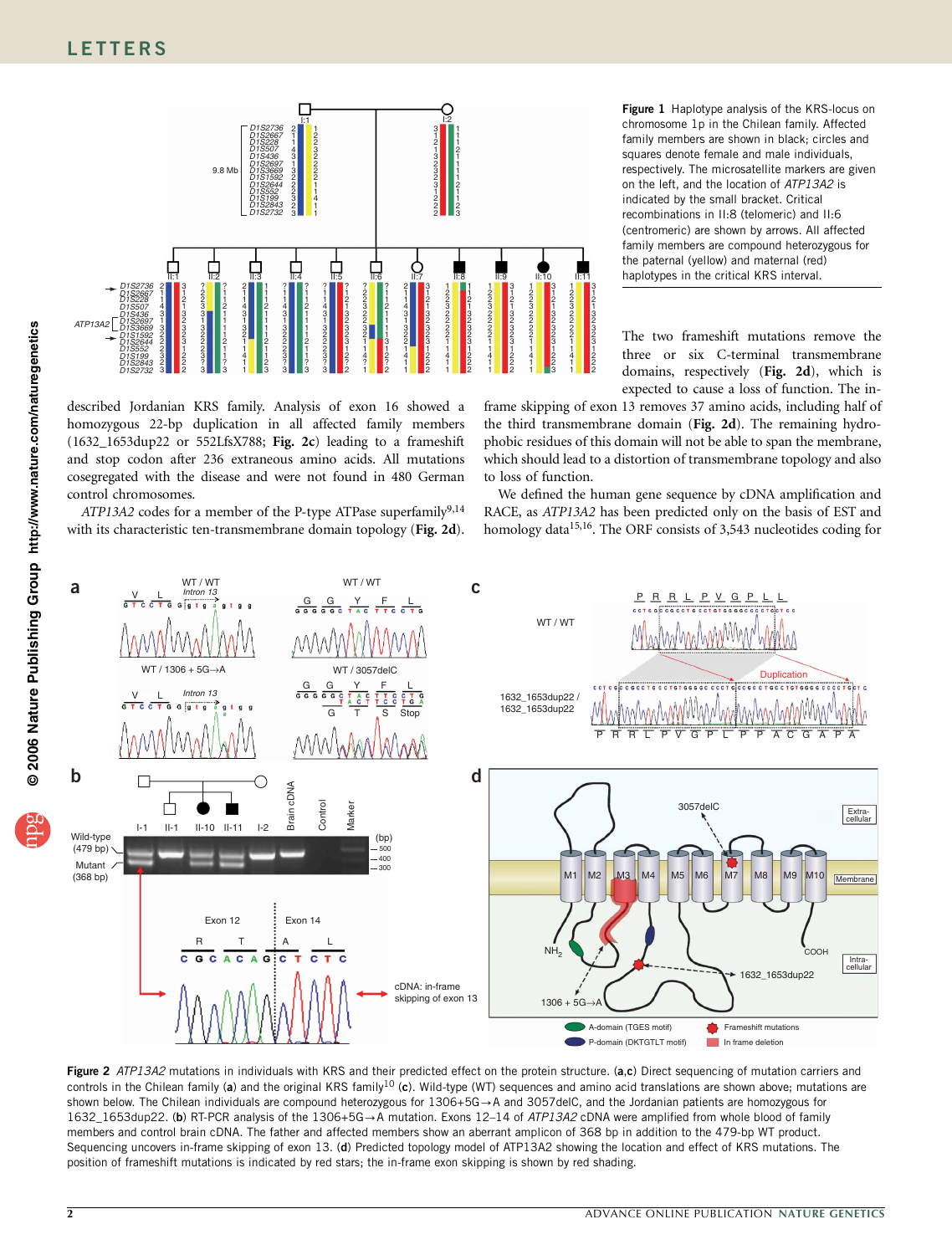

Figure 3 Expression analysis of ATP13A2. (a) Human multiple-tissue RNA and (b) dot blots (BD Biosciences Clontech) show ubiquitous ATP13A2 expression with highest expression in brain and all tested brain subregions, including the substantia nigra (dot A3) and fetal brain (see also Supplementary Fig. 2 online for control hybridization and Supplementary Fig. 3 online for allocation of tissues on the dot blot). (c) In situ hybridization of adult mouse brain using a DIG-labeled antisense (left) or sense control probe (right) showing broad central nervous system expression of Atp13a2. (d) Larger magnification of a mouse in situ hybridization with an independent antisense probe (left) and schematic overview of the depicted brain region (right) shows a pronounced expression of Atp13a2 in the substantia nigra pars compacta (snc). Cerebral peduncle (cp), granular layer of the dentate gyrus (grdg), medial lemniscus (ml), pyramidal cell layer of the hippocampus (py), substantia nigra pars reticularis (snr). (e) Atp13a2 is expressed in individual mouse dopaminergic neurons from substantia nigra and ventral tegmental area (VTA). For laser-microdissected pools of individual cells, codetection was as follows: Th- and SIc6a3-positive cells (substantia nigra), Atp13a2 codetection was 84% (10/12); for Th-, SIc6a3- and Calb1-positive cells, 100% (12/12). Note absence of glia or GABAergic contamination. For electrophysically characterized individual Th-positive neurons (substantia nigra), Atp13a2 codetection was 87% (13/15); for Th- and Calb1-positive neurons (VTA), 100% (8/8), data not shown. (f) ATP13A2 RNA levels (mean  $\pm$  s.e.m.) in different human brain areas normalized to neuronspecific enolase (*ENO2*);  $n = 3$  each. Highest expression is in ventral midbrain containing substantia nigra; lowest expression is in cerebellar hemisphere.

a protein of 1,180 amino acids. The gene covers 26 kb and 29 coding exons. ATP13A2 is ubiquitously expressed as a 3.8-kb transcript, with strongest expression in brain (Fig. 3a). Dot blot analysis confirmed the predominant expression in human adult brain and demonstrated high expression in fetal brain and all tested subregions of the adult central nervous system (Fig. 3b), including the substantia nigra (signal A3 in Fig. 3b). To elucidate the spatial expression pattern, we performed in situ hybridization in adult mouse brain sections with two independent mouse Atp13a2 antisense probes. Again, we found broad neuronal expression, including, for example, expression in the cortex and the thalamus (Fig. 3c) as well as the substantia nigra pars compacta (Fig. 3d).

We studied ATP13A2 expression in individual dopaminergic midbrain neurons because of their crucial involvement in the etiology of parkinsonism and their essential role in voluntary movement and working memory. Using patch clamp–based harvesting or photoablation and laser microdissection systems, we isolated single dopaminergic neurons from mouse midbrain slices. We confirmed the identity of individual neurons by electrophysiology and molecular fingerprinting using single-cell PCR as previously described $17-19$ . We used the expression profiles of marker genes to classify neurons as dopaminergic (if they were positive for tyrosine hydroxylase  $(Th)$  and dopamine transporter (Slc6a3, also known as Dat)) and to exclude a possible contamination by glial cells (using glial fibrillary acidic protein (Gfap)) and GABAergic neurons (using glutamate decarboxylase (Gad2 (also known as Gad65) and Gad1 (also known as Gad67)). We further subdivided dopaminergic neurons into calbindin (Calb1)-

negative substantia nigra cells and calbindin-positive dopaminergic neurons from the neighboring ventral tegmental area (VTA). Qualitative PCR showed Atp13a2 expression in pools of both substantia nigra and VTA dopaminergic neurons (Fig. 3e). Quantitative realtime RT-PCR experiments on total RNA from different human brain areas demonstrated the highest relative ATP13A2 mRNA levels in ventral midbrain containing substantia nigra and lowest expression in the cerebellar hemisphere (Fig. 3f; relative ATP13A2 mRNA expression normalized to  $ENO2$  ( $n = 3$  each): ventral midbrain (containing substantia nigra), 223.8  $\pm$  9.8; globus pallidus, 38.5  $\pm$  0.4; putamen, 29.3  $\pm$  1.4; hippocampus, 47.6  $\pm$  1.4; cerebellar hemisphere, 10.2  $\pm$  0.5; motor cortex,  $39.3 \pm 0.4$ ; temporal cortex med.,  $33.8 \pm 0.4$ ; primary visual cortex,  $31.3 \pm 0.5$ ).

We also investigated whether changes of ATP13A2 expression were present in the common, sporadic forms of Parkinson disease by analyzing substantia nigra dopaminergic neurons from human postmortem midbrains from individuals with idiopathic Parkinson disease and controls. By quantitative RT-PCR, we consistently detected about tenfold higher ATP13A2 mRNA levels in selective pools (15 neurons each) of individual laser-microdissected tyrosine hydroxylase– and neuromelanin-positive substantia nigra dopaminergic neurons from brains of individuals with Parkinson disease than in comparable substantia nigra dopaminergic neurons from controls (Fig. 4a–c; relative ATP13A2 mRNA expression in substantia nigra dopaminergic neurons: Parkinson disease brains ( $n = 4$ ), 535  $\pm$  47 (or for  $n = 42$ ) pools, 544  $\pm$  46); control brains ( $n = 5$ ), 56  $\pm$  12 (or for  $n = 62$  pools, 48  $\pm$  7); P = 0.001 for means analyzed brains (or P = 1.6  $\times$  10<sup>-13</sup> for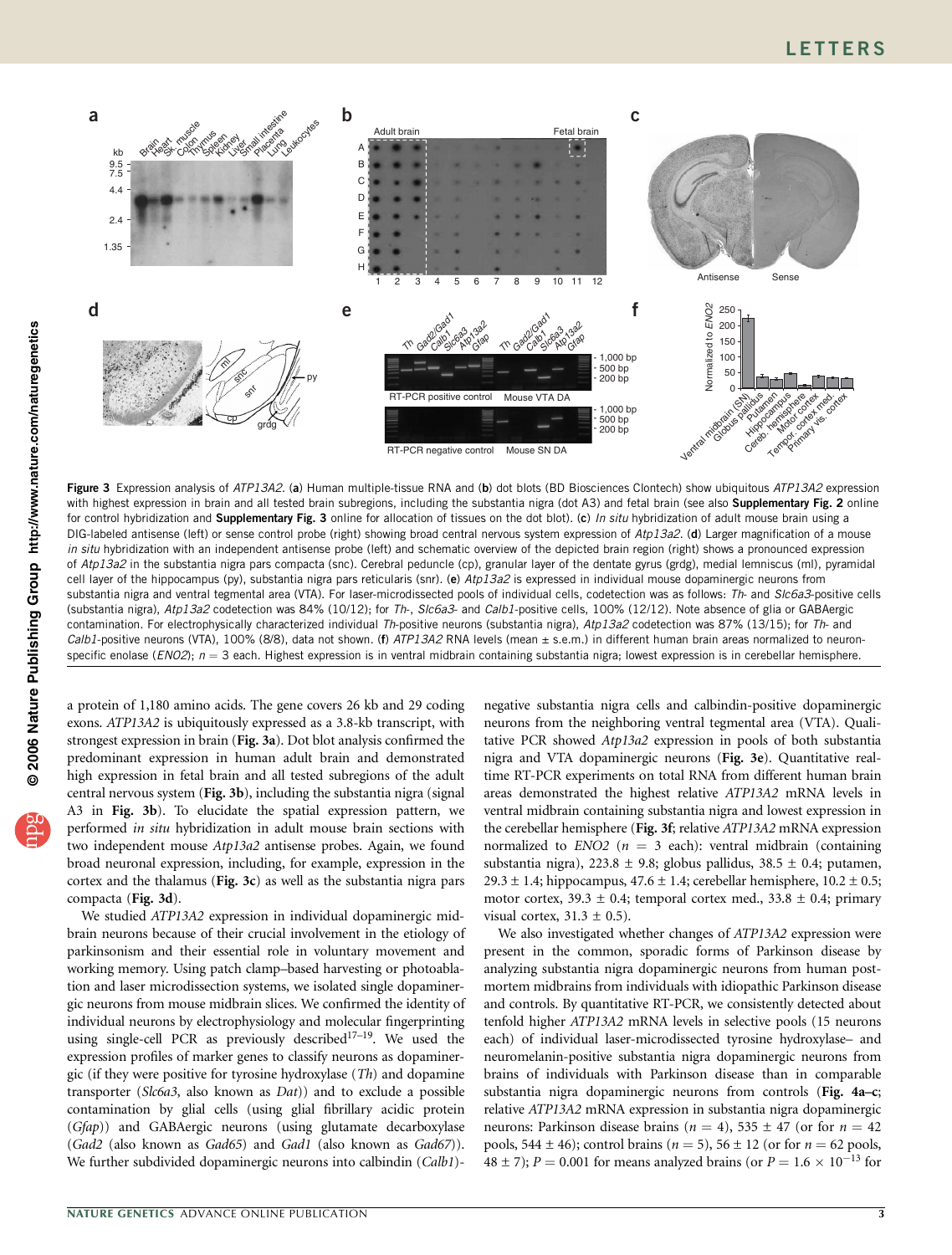

Figure 4 Expression analysis of ATP13A2 mRNA levels in post-mortem brain samples of patients with idiopathic Parkinson disease and control individuals. (a) Scatter plot shows individual relative expression levels and mean  $(\pm \text{ s.e.} \text{m.})$  values of all analyzed substantia nigra dopaminergic pools (15 neurons each) for four different Parkinson disease brains and five controls. ATP13A2 RNA levels are significantly higher in human TH- and neuromelanin (NM)-positive substantia nigra dopaminergic neurons from post-mortem Parkinson disease brains than in human substantia nigra dopaminergic neurons from post-mortem control brains. Age, gender, post-mortem delay (PMD) and RNA integrity number (RIN) of individual human midbrain samples are given for each brain (see also Supplementary Table 3 and Supplementary Fig. 1 for more details). (b) Individual substantia nigra dopaminergic neuron from human Parkinson disease brain SNRZ224 before and after laser microdissection (scale bar, 25  $\mu$ m). (c) Relative expression of ATP13A2 RNA (mean  $\pm$  s.e.m.) for  $n = 4$  Parkinson disease brains and  $n = 5$  controls.

mean analyzed pools)). Agilent analysis of RNA quality indicated that RNA integrity was about 1.5 RNA integrity values (RIN) higher for brains from individuals with Parkinson disease compared with controls (5.4  $\pm$  0.6 versus 6.9  $\pm$  0.6 (mean  $\pm$  s.d.),  $P = 0.007$ ; see also Supplementary Table 3 and Supplementary Fig. 1 online). These RIN differences may account for a twofold overestimation of ATP13A2 expression in Parkinson disease dopaminergic neurons for amplicons of 250–500 bp<sup>20</sup>. However, as we detected about tenfold higher ATP13A2 mRNA levels with a TaqMan PCR assay of only 59 bp length, ATP13A2 mRNA appears genuinely upregulated in surviving substantia nigra dopaminergic neurons in Parkinson disease.

To study the subcellular localization of ATP13A2, we heterologously expressed V5 epitope–tagged wild-type and KRS mutant protein in COS7 cells. After transient transfection, we observed a vesicular staining for wild-type protein, which colocalized with the lysosomal membrane proteins Lamp2 (Fig. 5a) and Lamp1 (data not shown). We did not observe colocalization with markers for mitochondria (by MitoTracker; Fig. 5a), endosomes, the exocytotic pathway or the Golgi apparatus (data not shown). We independently confirmed the lysosomal localization of ATP13A2 by confocal microscopy of a GFP-tagged wild-type construct and costaining with the intralysosomal marker Lyso-Tracker (Fig. 5b). In contrast, the mutants showed a staining in a network-like structure (Fig. 5c). By costaining for protein disulfide isomerase (PDI), a marker for the endoplasmic reticulum, we demonstrated the accumulation of KRS mutants in the endoplasmic

reticulum (Fig. 5c). This retention of truncated proteins in the endoplasmic reticulum supports the pathogenicity of KRS mutations on a cellular level. However, transient transfection and overexpression may lead to erroneous findings; therefore, these intracellular localization results will need to be confirmed by studies of the endogenous protein when specific ATP13A2 antibodies become available.

Erroneous and misfolded proteins are identified by the endoplasmic reticulum quality control and degraded by the proteasome<sup>21</sup>. To study



Figure 5 Subcellular localization of ATP13A2-WT and KRS-mutants in transiently transfected COS7 cells by immunofluorescence. (a) We observed colocalization between the V5-tagged wild-type construct and the lysosomal marker protein Lamp2 (top). For comparison, we did not find colocalization with the mitochondrial-specific dye MitoTracker Red (bottom). (b) The lysosomal localization of the wild-type protein was confirmed by colocalization of an ATP13A2/enhanced green fluorescent protein (EGFP) fusion protein with LysoTracker in transiently transfected COS7 cells. Note the intralysosomal staining for LysoTracker, whereas WT-ATP13A2-EGFP costains with the lysosomal membrane. (c) All KRS mutants are mislocalized and costain with the endoplasmic reticulum marker PDI (protein disulfide isomerase).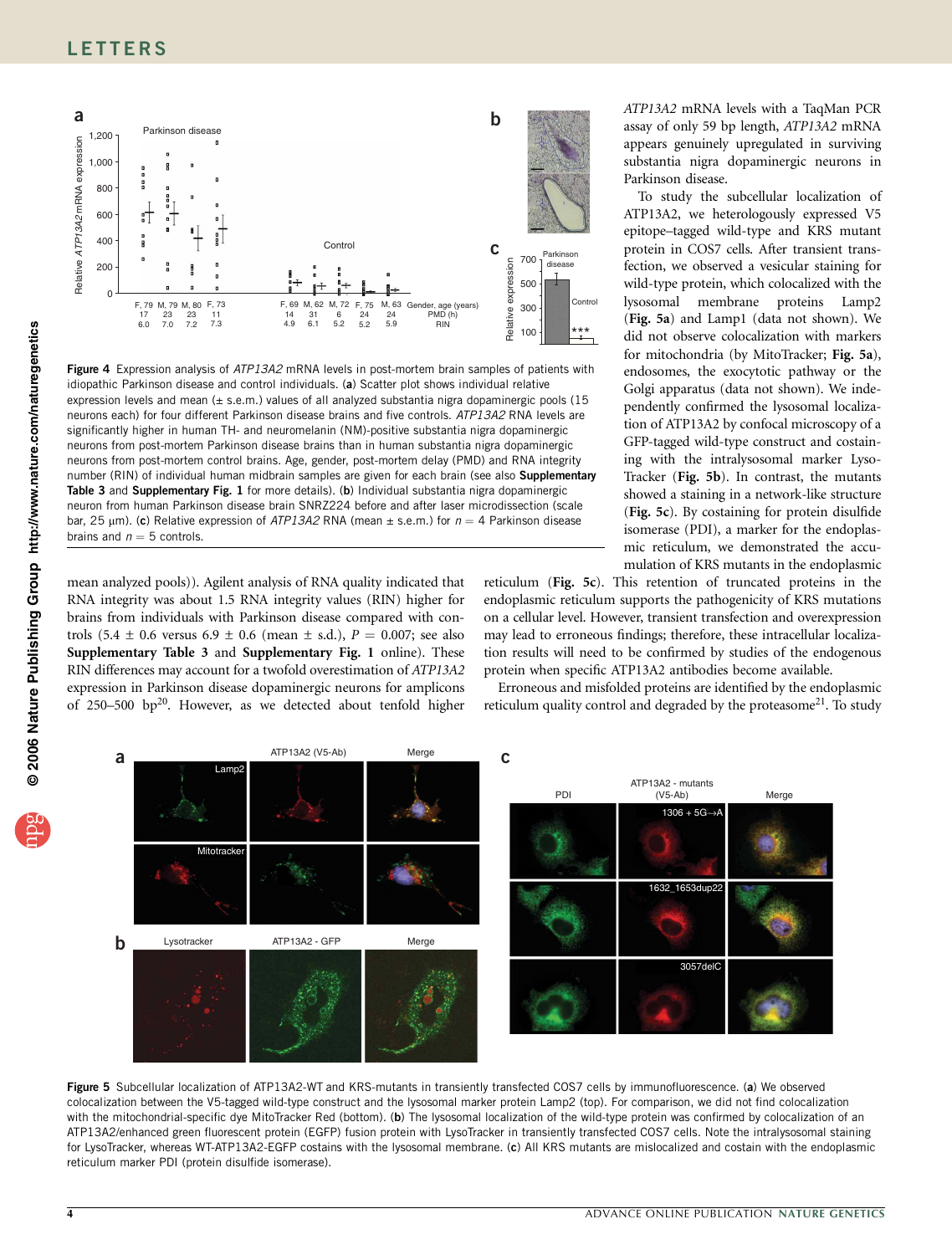

a possible involvement of these systems, we performed protein blotting with transiently transfected COS7 cells. The wild-type protein showed a strong signal in the range of 130–140 kDa (predicted size, 129 kDa; Fig. 6a). Also, the three mutants showed bands in their predicted size ranges (125, 85 and 111 kDa for  $1306+5G \rightarrow A$ ,  $1632\_1653dup22$  and 3057delC, respectively; Fig. 6a). However, the quantities of the mutant proteins, particularly for  $1306+5G \rightarrow A$ , were severely diminished compared with wild-type protein and actin levels. Inhibition of the proteasome by MG-132 (10  $\mu$ M) enhanced the stability of KRS mutants (Fig. 6b). Also, the wild-type protein was stabilized by MG-132, which was not seen in dimethylsulfoxide (DMSO)-treated or untreated control cells (Fig. 6b). We independently confirmed the involvement of the proteasome in the degradation of transfected KRS mutants (and ATP13A2 wild-type) in a cycloheximide (250 µg/ml) chase experiment (Fig. 6c). Although the DMSO-treated wild-type protein was completely degraded after 12 h of blocked protein synthesis, MG-132 (10  $\mu$ M) strongly stabilized wild-type protein (Fig. 6c). We observed a similar stabilizing MG-132 effect for the KRS mutants 1632\_1653dup22 and 3057delC (Fig. 6c). The KRS mutant  $1306+5G \rightarrow A$  was extremely unstable in the presence of cycloheximide even after 6 h (data not shown). We further tested whether the wild-type or mutant constructs were ubiquitylated in the presence or absence of MG-132 (20 µM; Fig. 6d) by immunoprecipitation with an antibody to V5. However, we could not detect ubiquitylation of the constructs (Fig. 6d, third panel). These results indicated that ATP13A2 may belong to the class of proteins such as ornithine decarboxylase and p21/Cip1 in which proteasomal degradation is ubiquitin independent<sup>22,23</sup>; however, further studies will have to analyze this in more detail.

A central theme in the pathogenesis of neurodegeneration is the disturbance of protein folding, aggregation and degradation<sup> $4-6$ </sup>. There Figure 6 Protein blot analysis of ATP13A2 WT and mutant V5-tagged constructs in transiently transfected COS7 cells. (a) Immunoblotting shows a signal in the expected size range for all constructs. The stability of mutants is severely reduced compared with wild-type levels and the actin control (bottom). Note the lower amount of total protein in mock-transfected (vector pcDNA3.1 without insert) and wild-type– transfected samples. (b) The proteasomal inhibitor MG-132 (10  $\mu$ M) stabilizes KRS mutants after 6 and 9 h, demonstrating the involvement of the proteasome in the degradation of KRS mutants.  $UT =$  untreated control cells. The estimated molecular weight in kDa is given at right. (c) Blocking of new protein synthesis in a cycloheximide (250 μg/ml) chase experiment (cell harvest after 6, 9 and 12 h) in the presence of MG-132 (10  $\mu$ M) confirmed the involvement of the proteasome in the fast degradation of KRS mutants 1632\_1653dup22 and 3057delC and the wild-type construct. DMSO-treated controls are shown at right. (d) Immunoprecipitation (IP) with V5 antibody shows no ubiquitylation of ATP13A2 wild-type or mutant constructs with or without MG-132 (20  $\mu$ M) treatment but a specific signal with the V5-antibody (anti-V5). As a control, the input before immunoprecipitation is shown in the upper two panels with antibodies to ubiquitin (anti-ub) and V5.

are two major pathways in proteolysis, the lysosome and the proteasome system<sup>3</sup>. Proteasomal dysfunction is a known cause of

neurodegenerative disorders, and mutations in the gene encoding parkin<sup>11</sup> (an E3-ubiquitin ligase) cause a monogenic form of Parkinson disease. KRS mutations lead to protein retention in the endoplasmic reticulum and their enhanced proteasomal degradation. This may at least partially explain the neurodegeneration in KRS—for example, by proteasomal dysfunction owing to overload with mutant ATP13A2, which in turn might cause toxic aggregation. In addition, the putative lysosomal dysfunction by loss of ATP13A2 function may lead to insufficient lysosomal protein degradation. In fact, there is increasing evidence for an important role of the lysosome in the etiology of Parkinson disease, as demonstrated by the degradation of  $\alpha$ -synuclein by autophagy<sup>24,25</sup> (and its impairment by Parkinson disease–associated  $\alpha$ -synuclein mutations<sup>26</sup>) and the identification of mutations in the lysosomal glucocerebrosidase gene in individuals with Parkinson disease<sup>27,28</sup>. Whether loss of ATP13A2 function per se leads to a lysosomal dysfunction remains speculative, as functions and substrate specificities of all type 5 P-type ATPases are currently undefined<sup>9</sup>. However, our results linking ATP13A2 to the molecular pathophysiology of parkinsonism and dementia are likely to foster studies on this orphan class of proteins and will help to elucidate their function in the future.

## METHODS

Clinical data. See Supplementary Note. All family members and parents (as legal guardians of affected individuals) gave their written informed consent. The study was approved by the hospital ethics committee of the University of Bonn.

Genotyping. We extracted genomic DNA from EDTA blood samples according to standard protocols. We selected microsatellite markers from candidate regions according to the Genethon and Marshfield maps and public data from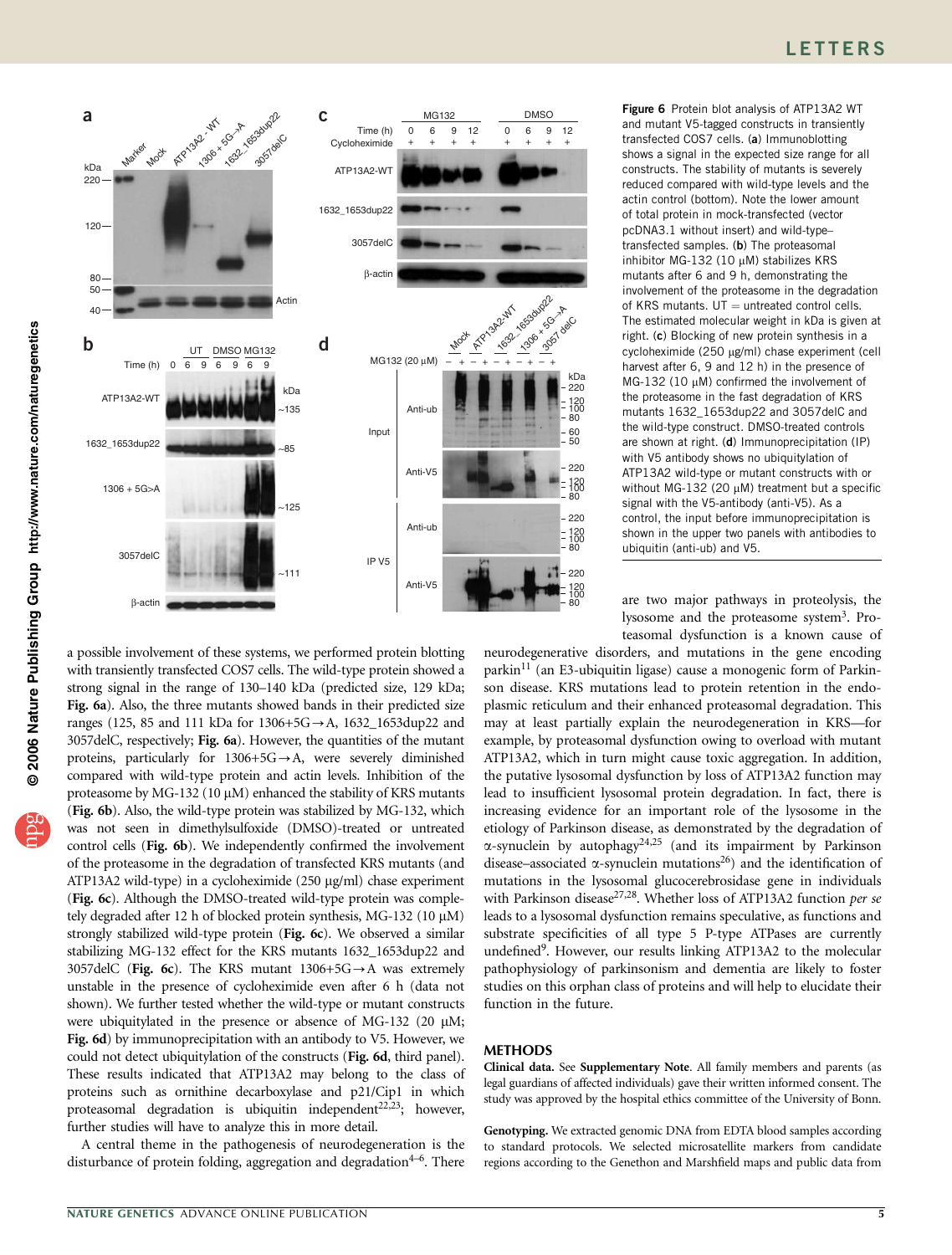the human genome project (http://www.ensembl.org/ and http://genome. ucsc.edu/). We performed PCR amplification using standard protocols.

Linkage analysis. We analyzed the disease as an autosomal recessive trait with a mutant allele frequency of 0.001. We calculated two-point lod scores under the assumption of equal allele frequencies and using the computer MLINK program from the FASTLINK package version 5.1 (http://linkage.rockefeller. edu/soft/). We assumed recombination frequencies to be equal in male and female subjects and assumed allele frequencies to be  $1/N$  ( $N =$  number of different alleles observed on the pedigree). We calculated nonparametric LOD scores using GENEHUNTER.

Mutation screening and cosegregation analysis. Using public databases, we selected candidate genes from the critical region. We delineated their genomic structure and developed a PCR-based testing strategy on genomic DNA. We amplified all exons by standard PCR on genomic DNA of one individual and one of the parents. We performed mutation analysis by direct sequencing of each amplicon. We deduced the genomic structure of ATP13A2 using a human cDNA sequence from GenBank (NM\_022089). Mutation numbering is based on a cDNA sequence from GenBank (NM\_022089.1); position +1 corresponds to the A of the ATG translation initiation codon. Primer sequences are given in Supplementary Table 2. To confirm the predicted splicing effect of the  $1306+5G \rightarrow A$  mutation, we isolated total RNA from leukocytes from both parents, one unaffected family member and two affected individuals using TRIzol reagent (Invitrogen) according to the manufacturer's recommendations. We used approximately 1 µg of RNA to perform one-step RT-PCR experiments (Qiagen) according to the protocol supplied by the manufacturer.

Cloning of full-length cDNA of ATP13A2. We predicted the putative coding sequence of ATP13A2 using public data from the human genome project (http://genome.ucsc.edu/). We designed overlapping primers according to the predicted cDNA sequence and performed PCR experiments on brain cDNA. We directly sequenced the amplicons to confirm the coding sequence and to detect possible splicing variants or polymorphisms. To confirm the putative start methionine, we performed 5'-RACE experiments on Marathon-Ready cDNA (BD Biosciences Clontech) according to the manufacturer's instructions.

Tissue distribution of ATP13A2. We first assayed ATP13A2 expression by hybridization of a gene-specific probe located in the 3' region of the cDNA. We amplified the probe from human brain cDNA using the primer pair cATP11F/ATP29R (Supplementary Table 2) and then radiolabeled the probe by random priming with  $[\alpha^{-32}P]$ dCTP with the Ready-to-Go kit (Amersham Biosciences) using the protocol suggested by the manufacturer; we purified the labeled probe using a ProbeQuant G-50 Micro Column (Amersham Biosciences). We performed hybridizations using the 12-Lane Human Multiple Tissue Northern (MTN) Blot (BD Biosciences Clontech) and Human Multiple Tissue Expression (MTE) Array (BD Biosciences Clontech) according to the MTE protocol provided by the manufacturer. Briefly, both membranes were prehybridized for 30 min at 65 °C in ExpressHyb hybridization solution (BD Biosciences Clontech) containing denatured salmon testes DNA and then hybridized for 16 h at 65 °C with the labeled probe, which had been denatured in Cot-1 DNA (150 µg/ml; Roche Molecular Biochemicals), salmon testes DNA (750 µg/ml) and  $4 \times$  SSC at 95 °C before being added to ExpressHyb. The MTE and MTN array were washed four times with  $2 \times$  SSC/1% SDS at 65 °C, washed twice with  $0.1 \times$  SSC/0.5% SDS at 55 °C and then developed on X-ray film at  $-70^{\circ}$ C for 1 and 4 d.

In situ hybridization. We linearized  $1 \mu$ g of a pCR-II TOPO Dual vector (Invitrogen) containing a 554-bp Atp13a2 PCR fragment, corresponding to the 3'-end of the mouse cDNA, with BamHI or EcoRV to generate sense or antisense cRNA probes. The second independent probe is located in the coding region and was amplified with primers m13A22F and m13A22R (Supplementary Table 2). We performed in vitro transcription using the digoxigenin (DIG) RNA Labeling Kit (Roche) following the manufacturer's recommendations. We verified the integrity of the cRNA by electrophoresis on agarose gels. We performed in situ hybridization on paraffin-embedded 7-µm brain coronal sections from C57BL/6J mice. After deparaffinization and hydration of sections, we post-fixed the tissue to ensure attachment of sections to slides and

incubated them in  $1\%$  H<sub>2</sub>O<sub>2</sub> to block endogenous peroxidase. Tissues were permeabilized by proteinase K digestion and treatment with Triton X-100 and HCl. After triethanolamine treatment, samples were hybridized with  $1 \mu l$  of probe per ml of hybridization buffer at 70 °C overnight. Specimens were then subjected to stringent post-hybridization washings. DIG detection was performed using alkaline phosphatase-conjugated antibodies to DIG (Roche) and BCIP/NBT.

Laser microdissection (LMD). We used a photoablation and laser microdissection system (PALM) for LMD of neurons from coronal cryosections of mouse midbrains. We used the LMD6000 system (Leica Microsystems) for human midbrain cryosections. We cut 12-um sections (Leica cryostat CM1850), mounted them on RNase-free, ultraviolet light–treated membrane slides (1 mm PEN-membrane, PALM), fixed them with ethanol (75%, 95% 100%, 100%), stained them with cresyl violet in 100% ethanol and air-dried them. Neurons were visualized  $(63 \times$  objective), marked, cut and catapulted under bright-field illumination (DIC). From mouse, we analyzed individual neurons; from human sections, we collected and analyzed pools of 15 neuromelanin-positive neurons. Individual neurons were catapulted directly into tube lids (adhesive caps for PALM). The mixture for cell lysis (in 0.5% Nonidet P-40, Roche Diagnostics, and 20 U SUPERaseIn, Ambion) and cDNA synthesis was added directly into the lid. The tube was incubated upside down for 2 min at 72 °C and quickly cooled on ice before addition of reverse transcriptase.

RT-PCR. We performed electrophysiology, cytoplasm harvest, cDNA synthesis and qualitative and quantitative real-time single cell PCR as described previously<sup>18,19</sup>. Primer sequences for mouse calbindin (Calb1) D28k, tyrosine hydroxylase (Th), Gfap and Gad2/Gad1 as described<sup>17</sup>, primer sequences for Atp13a2, Gad2/Gad1 and the dopamine transporter (Slc6a3) are given in Supplementary Table 2. Human total RNA from motor cortex, primary visual cortex, cerebellar hemisphere, globus pallidus, putamen, temporal medial cortex and hippocampus was purchased from Ambion. We isolated human ventral midbrain (including substantia nigra) from brain (Brain Bank Code SN 2/02) using the RNAeasy Mini kit (Qiagen). Human tissue RNA was reverse transcribed as described above. We used  $5 \mu$ l of a 1:100 dilution for real-time PCR (20-µl reactions, duplicates, three independent runs each). We obtained human post mortem midbrain tissue from controls and individuals with Parkinson disease from the German BrainNet (http://www.brain-net.net/). After isolation of total RNA from midbrain cryosections (see above), we checked RNA integrity of individual human midbrains using Agilent analysis and by determining the RNA integrity number (RIN)<sup>29,30</sup>. For details on human brain samples, see Supplementary Table 3. Human real-time PCR assays were obtained from Applied Biosystems. ATP13A2 is an assay-bydemand (Hs00223032\_m1, FAM/NFQ-labeled) amplifying a PCR product of 59 bp, and ENO2 is an assay-by-design (FAM/TAMRA-labeled) amplifying a PCR product of 108 bp (for ENO2 primer sequences see Supplementary Table 2). All real-time PCRs of human LMD samples were analyzed at the same threshold (0.1). We calculated relative normalized expression according to  $2^{(-)}$  $\Delta$ Ct)  $\times$  100. Relative expression of laser-microdissected human substantia nigra dopaminergic pools was given by  $2^{(-Ct)} \times 10^{14}$ . To evaluate statistical significance (normal parametric data), we performed Student's *t*-tests. A value of  $P < 0.05$ was considered to be statistically significant and is indicated by asterisks. Data are given as mean  $\pm$  s.e.m. if not otherwise stated.

Generation of plasmid constructs. We amplified the coding sequence of ATP13A2 from brain cDNA with native Pfu DNA polymerase (Stratagene). The fragment was ligated into the mammalian expression vector pcDNA3.1/ V5-His-TOPO (Invitrogen) and transformed into competent Escherichia coli TOP10 cells according to the manufacturer's instructions. We introduced disease-causing mutations in the wild-type construct through recombinant PCR. Owing to the early stop codons produced by 1632\_1653dup22 and 3057delC mutations, we performed recombinant PCR to introduce the V5 epitope in-frame directly after the initial methionine. We confirmed integrity of all inserts by direct sequence analysis.

Cell culture, transfection and immunofluorescence. We maintained COS7 cells on Petri dishes or glass coverslips as monolayer cultures in DMEM containing 10% FCS (Invitrogen), 100 mg penicillin/ml, 100 units (U)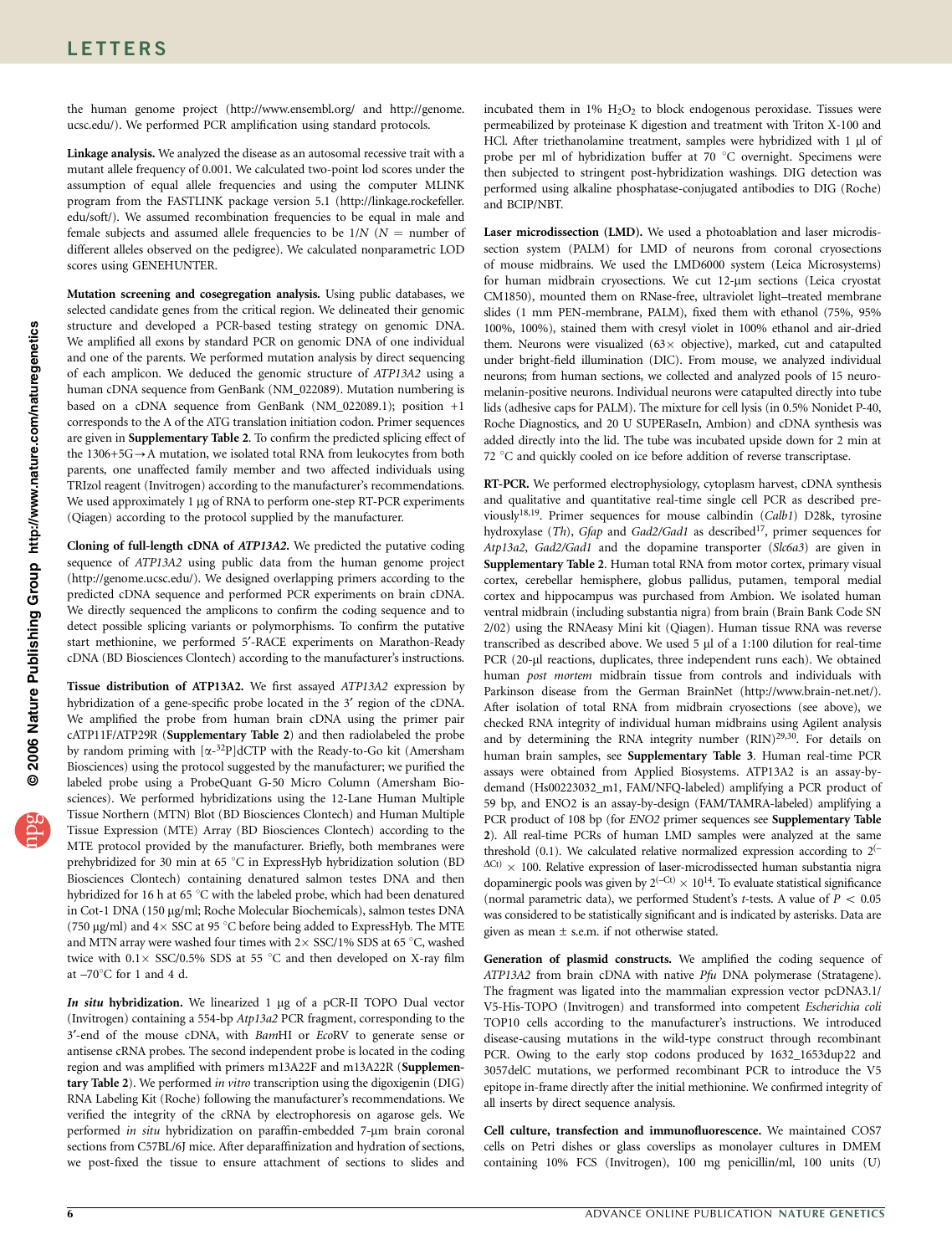streptomycin/ml (Invitrogen) and amphotericin B (Fungizone) at 37  $\degree$ C in an atmosphere of 5% CO<sub>2</sub>/95% air. We performed transfections using Lipofectamine 2000 (Invitrogen) according to the manufacturer's protocol. Briefly, 24 h before transfection, cells were split in 60-mm Petri dishes at confluence of 80%– 90% and kept in medium without antibiotics. The transfection was made using 6 mg DNA and 10 ml Lipofectamine 2000. For immunofluorescence, we cultured transiently transfected cells on glass coverslips for 24–48 h. We fixed the cells with ice-cold methanol:acetone (1:1) for 5 min at room temperature and permeabilized them with 0.1% Triton X-100 in PBS for 10 min at room temperature (25 $\degree$ C). We prevented nonspecific binding with blocking solution (3% BSA in  $1 \times$  PBS (Sigma)) for 30 min at room temperature. We detected ATP13A2 with antibody to V5 (Invitrogen) at a dilution of 1:500. We visualized endoplasmic reticulum and lysosomes through anti-PDI (Stressgen) and anti-H4B4 (DSHB) antibodies, respectively, at a dilution of 1:250. We directly labeled anti-V5 by Zenon Alexa Fluor 568 mouse  $\text{IgG}_{2a}$  kit and anti-PDI and anti-H4B4 by Zenon Alexa Fluor 488 Mouse Ig $G_1$  kit (Molecular Probes) according to the manufacturer's instructions. Briefly, we incubated antibodies with the fluorophore-labeled Fc-specific anti-mouse IgG Fab fragment for 5 min (Zenon labeling complex formation). We blocked unbound fragments by adding Zenon blocking reagent for 5 min. We diluted freshly prepared Zenon labeling complex to a final dilution of 1:40 in blocking solution, applied it directly to the coverslips and incubated them at room temperature for 1 h. Coverslips were thoroughly washed in PBS for 5 min three times before fixation in 4% formaldehyde in  $1 \times$  PBS for 10 min at room temperature. Coverslips were then washed twice with  $1 \times$  PBS and mounted in antifade mounting medium containing DAPI (Vector Laboratories). Cells were imaged with a Zeiss Axioplan2 microscope with appropriate excitation and emission filter pairs. For mitochondrial labeling, we loaded cells before fixation with MitoTracker Orange CM-H<sub>2</sub>TMROS (Molecular Probes) at a concentration of 0.5 ng/µl growth medium for 30 min at 37  $^{\circ}$ C. The staining for coverslips was carried out as described above, but the V5 antibody was labeled with the Zenon Alexa Fluor 488 Mouse Ig $G_{2a}$  kit. For confocal imaging, cells were transiently transfected with 3 µg of ATP13A2-EGFP plasmid on glass coverslips and 24 h after transfection were mounted in a perfusion chamber for observation. The cells were incubated with 100 nM LysoTracker Red DND-99 (Molecular Probes) for 10 min at room temperature, washed and analyzed with a Zeiss model LSM 510 confocal microscope equipped with argon (488 nm) and helium-neon (543 nm) lasers. The excitation of EGFP and LysoTracker was performed simultaneously by the 488 and 543 nm laser beam by a single-track function. We processed the images using Huygens Professional deconvolution software.

Protein blot analysis. We rinsed culture dishes once with cold PBS, collected cells in PBS and centrifuged samples at  $16,100g$  for  $10$  min at  $4 °C$ . We discarded the supernatant and resuspended the pellet in an appropriate amount of loading buffer (2 $\times$  NuPAGE LDS Sample Buffer (Invitrogen) and 1 $\times$ Complete Mini Protease Inhibitor Cocktail (Roche)) and made cell lysates using an ultrasonic bath. Volumes of 15 µl of each sample including 100 mM dithiothreitol (DTT) were boiled at 95  $^{\circ}$ C for 5 min and subjected to SDS-PAGE. After protein separation on 3–8% Tris-acetate or 4–12% Bis–Tris gels at 200 V for 45 min, we transferred proteins to PVDF membranes (Hybond-P; Amersham Biosciences) for 1 h at 32 V. We prevented nonspecific binding of antibody by blocking blots for 1 h with 2.5% low-fat dry milk in PBS containing 0.1% Tween 20 (PBST), followed by incubation in PBST with 2.5% low-fat dry milk including the primary antibody of choice in an appropriate concentration according to the manufacturer's suggestion with continuous rotation for 1 h at room temperature or overnight at 4  $^{\circ}$ C. The blots were washed for 15 min in PBST and subjected to PBST containing 2.5% low-fat milk and anti-rabbit and anti-mouse horseradish peroxidase-conjugated secondary antibodies (dilution 1:5,000). After 1 h incubation, blots were washed three times (20 min each wash) in PBST and visualized via an enhanced chemiluminescence kit (ECL) according to the manufacturer's suggested protocol (Pierce). Membranes were then exposed to X-ray film for 10 and 60 min. For semi-quantification of the amount of loaded protein, blots were incubated with anti-b-actin as a second primary antibody.

Immunoprecipitation. COS7 cells were transiently transfected with a mock construct (expression vector pcDNA3.1 (Invitrogen) without an insert) or the following V5-tagged constructs: wild-type,  $1306+5G \rightarrow A$ ,  $1632\_1653d$ up22 and

3057delC. Cells were incubated for 12 h in DMEM alone or supplemented with 20 µM MG-132 (Calbiochem) and then subjected to immunoprecipitation. In brief, we rinsed culture dishes once with cold PBS, collected cells into PBS and centrifuged them at  $16,100g$  for 5 min at 4 °C. We discarded the supernatant and resuspended the resulting pellet in 500 µl immunoprecipitation buffer (10% glycerol, 150 mM NaCl, 50 mM Tris (pH 7.4), 1% Igepal CA-630 (Sigma) and  $1 \times$  Protease Inhibitor Cocktail (Roche)). Cells were lysed via ultrasonic water bath three times for 30 s each, followed by rotating end-over-end for at least 2 h at 4 °C. Samples were centrifuged at 16,100g for 10 min at 4 °C, and the supernatant was subdivided in three samples. The first one (input) consisted of 23 µl lysate that was mixed with 11.5 µl sample buffer, denatured for 5 min at 95  $\degree$ C and stored at –20  $\degree$ C for protein blot analysis. The remaining lysate was equally divided. One aliquot was incubated with mouse serum (negative control) and the other with  $2 \mu g V5$  antibody. Both samples were incubated at 4  $\degree$ C overnight with end-over-end rotation. We added 60  $\mu$ l of a suspension of Protein A–Sepharose Beads (Sigma) to the samples and rotated them end-over-end for 90 min at 4  $^{\circ}$ C. Then samples were centrifuged at 16,100g for 2 min at 4  $\degree$ C, the resulting supernatant was discarded. The pellet containing the Protein A–Sepharose complex was washed three times with immunoprecipitation buffer. Finally, the samples were resuspended in 15 µl sample buffer and denatured for 5 min at 95 °C. Immunoprecipitates and inputs were resolved by SDS-PAGE and subjected to protein blot analysis using antibodies to V5 and ubiquitin.

Accession codes. GenBank: human ATP13A2, NM\_022089; mouse Atp13a2, NM\_029097; mouse Gad2/Gad1, NM\_008078; mouse dopamine transporter, AF10907; human ENO2, NM\_001975.

Note: Supplementary information is available on the Nature Genetics website.

#### ACKNOWLEDGMENTS

We thank E. Erxlebe and A. Cardenas for technical assistance, D. Isbrandt for help with the Agilent analysis and the families for their cooperation. Human brain samples were obtained from BrainNet (GA28). The antibody to H4B4 was obtained from the Developmental Studies Hybridoma Bank developed under the auspices of the National Institute of Child Health and Human Development (NICHD) and maintained by The University of Iowa Department of Biological Sciences. This study was supported by a grant of the Deutsche Forschungsgemeinschaft (DFG) to C.K. and grants from the Royal Society, the Bundesministerium für Bildung und Forschung (BMBF) (NGFN-2) and the Hertie Foundation to B.L. and J.R. C.G.W. is supported by the Wellcome Trust. CECS is a Millennium Science Institute and is funded in part by grants from Fundación Andes, the Tinker Foundation and Empresas Compañía Manufacturera de Papeles y Cartones (CMPC).

### COMPETING INTERESTS STATEMENT

The authors declare that they have no competing financial interests.

Published online at http://www.nature.com/naturegenetics

Reprints and permissions information is available online at http://npg.nature.com/ reprintsandpermissions/

- 1. Nussbaum, R.L. & Ellis, C.E. Alzheimer's disease and Parkinson's disease. N. Engl. J. Med. 348, 1356–1364 (2003).
- 2. Vila, M. & Przedborski, S. Genetic clues to the pathogenesis of Parkinson's disease. Nat. Med. 10 (Suppl.), S58–S62 (2004).
- 3. Ciechanover, A. Proteolysis: from the lysosome to ubiquitin and the proteasome. Nat. Rev. Mol. Cell Biol. 6, 79–87 (2005).
- 4. Cookson, M.R. The biochemistry of Parkinson's disease. Annu. Rev. Biochem. 74, 29–52 (2005).
- 5. Dawson, T.M. & Dawson, V.L. Molecular pathways of neurodegeneration in Parkinson's disease. Science 302, 819–822 (2003).
- Selkoe, D.J. Cell biology of protein misfolding: the examples of Alzheimer's and Parkinson's diseases. Nat. Cell Biol. 6, 1054–1061 (2004).
- 7. Najim al-Din, A.S., Wriekat, A., Mubaidin, A., Dasouki, M. & Hiari, M. Pallidopyramidal degeneration, supranuclear upgaze paresis and dementia: Kufor-Rakeb syndrome. Acta Neurol. Scand. 89, 347-352 (1994).
- 8. Williams, D.R., Hadeed, A., Al-Din, A.S., Wreikat, A.L. & Lees, A.J. Kufor Rakeb Disease: Autosomal recessive, levodopa-responsive parkinsonism with pyramidal degeneration, supranuclear gaze palsy, and dementia. Mov. Disord. 20, 1264–1271 (2005).
- 9. Axelsen, K.B. & Palmgren, M.G. Evolution of substrate specificities in the P-type ATPase superfamily. J. Mol. Evol. 46, 84-101 (1998).